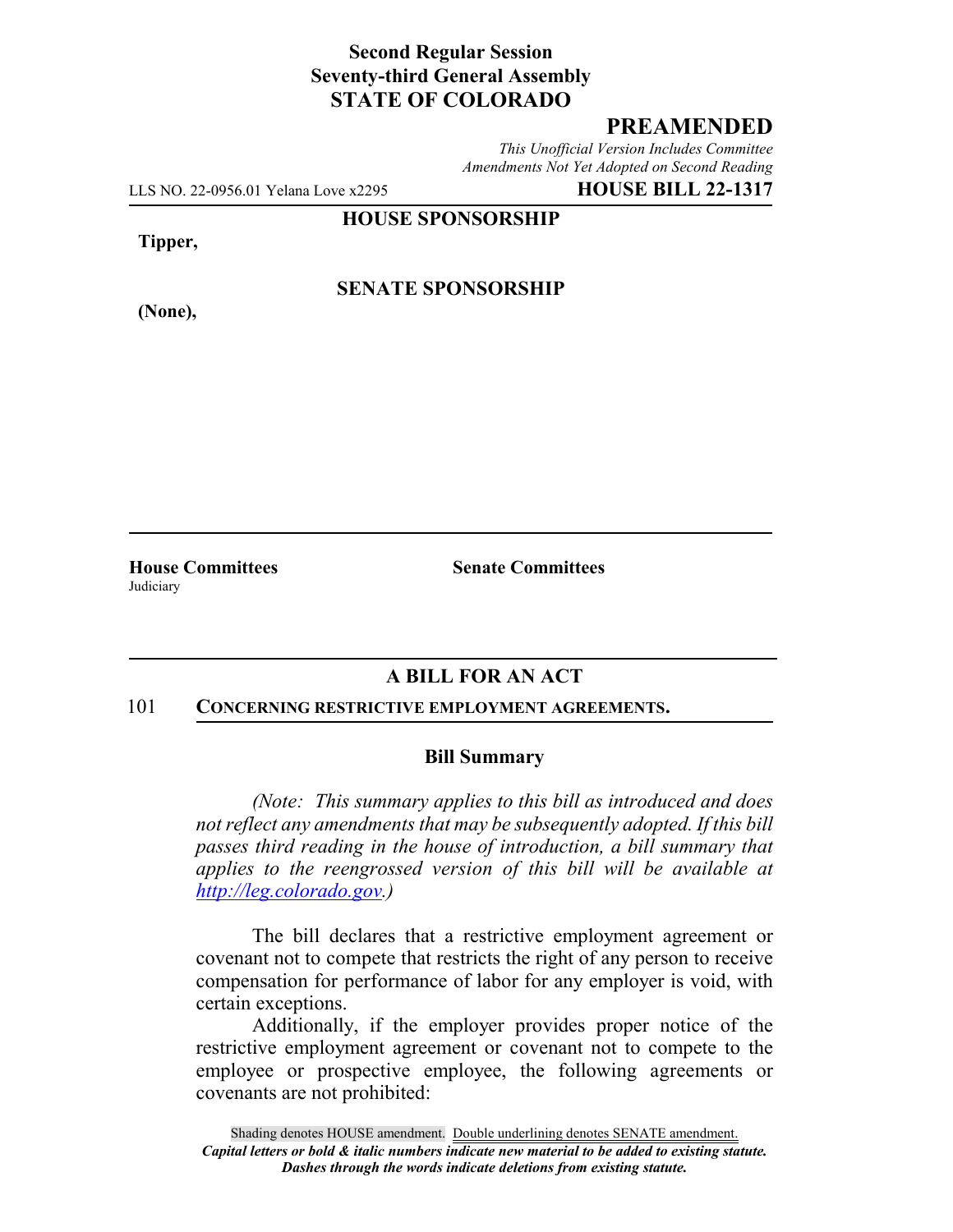- ! A provision providing for recovery of the expense of educating and training an employee who has served an employer for a period of less than 2 years, unless the education and training was primarily for the benefit or convenience of the employer;
- A reasonable confidentiality provision relevant to the employer's business that does not prohibit disclosure of information that arises from the employee's general training, knowledge, skill, or experience, whether gained on the job or otherwise, or information that is readily ascertainable to the public; and
- Agreements or covenants with a person earning annual cash compensation greater than the threshold amount for highly compensated employees.

The bill limits choice of law and choice of venue provisions in restrictive employment agreements and covenants not to compete.

The bill prohibits an employer from entering into, presenting to an employee or prospective employee as a term of employment, or attempting to enforce any restrictive employment agreement or covenant not to compete that is void under the bill. An employer who violates this provision is subject to a penalty of \$5,000 for each employee or prospective employee, injunctive relief, and actual damages.

1 *Be it enacted by the General Assembly of the State of Colorado:*

2 **SECTION 1.** In Colorado Revised Statutes, **amend** 8-2-113 as

3 follows:

- 4 **8-2-113. Unlawful to intimidate worker agreement not to** 5 **compete - prohibition - exceptions - notice - definition.** (1) (a) It shall 6 be IS unlawful to use force, threats, or other means of intimidation to 7 prevent any person from engaging in any lawful occupation at any place 8 he THE PERSON sees fit.
- 9 (b) A PERSON WHO VIOLATES THIS SUBSECTION (1) COMMITS A 10 CLASS 2 MISDEMEANOR, AS DEFINED IN SECTION 18-1.3-501.
- 11 (2) (a) EXCEPT AS PROVIDED IN SUBSECTIONS (2)(b) AND (3) OF 12 THIS SECTION, any covenant not to compete which THAT restricts the 13 right of any person to receive compensation for performance of skilled or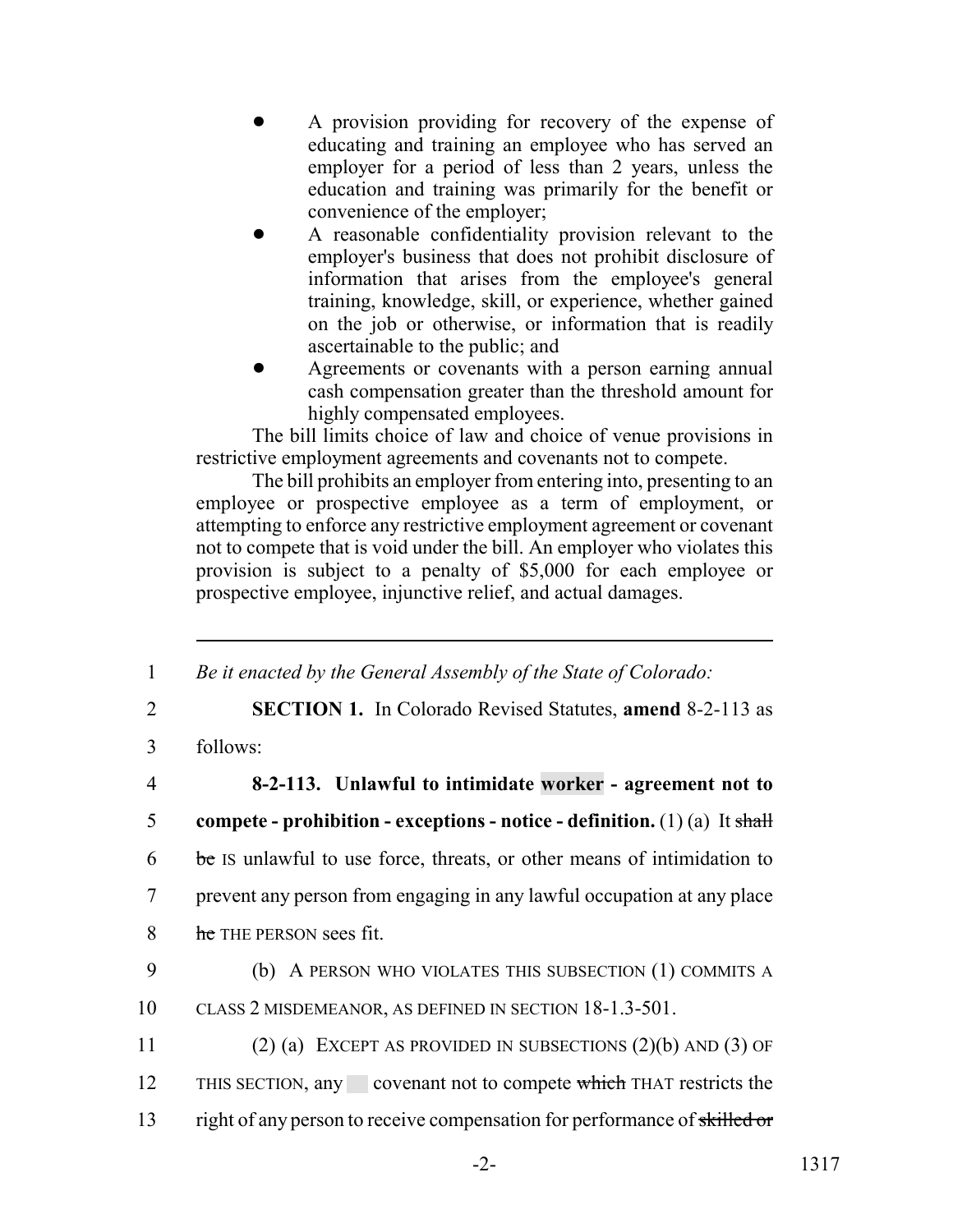1 unskilled labor for any employer shall be IS void. but this subsection  $(2)$ 2 shall not apply to:

3 (b) THIS SUBSECTION (2) DOES NOT APPLY TO A COVENANT NOT TO COMPETE GOVERNING A PERSON WHO, AT BOTH THE TIME THE COVENANT NOT TO COMPETE IS ENTERED INTO AND AT THE TIME THE COVENANT IS ENFORCED, EARNS ANNUAL CASH COMPENSATION GREATER THAN THE THRESHOLD AMOUNT FOR HIGHLY COMPENSATED WORKERS IF THE COVENANT NOT TO COMPETE IS FOR THE PROTECTION OF TRADE SECRETS AND IS NO BROADER THAN IS REASONABLY NECESSARY TO PROTECT THE EMPLOYER'S LEGITIMATE INTEREST IN PROTECTING TRADE SECRETS. (a) Any contract for the purchase and sale of a business or the assets of a business; (b) Any contract for the protection of trade secrets; (c) AS USED IN SUBSECTION (2)(b) OF THIS SECTION: (I) "CASH COMPENSATION" MEANS THE COMPENSATION, INCLUDING EARNED SALARY, EARNED BONUSES, EARNED COMMISSIONS, OR 18 ANY OTHER FORM OF TAXABLE COMPENSATION, REFLECTED AS WAGES, TIPS, AND OTHER COMPENSATION ON THE WORKER'S IRS FORM W-2 OR 1099 PLUS ANY ELECTIVE DEFERRALS NOT REFLECTED AS WAGES, TIPS, 21 AND OTHER COMPENSATION ON THE WORKER'S FEDERAL FORM W-2, INCLUDING EMPLOYEE CONTRIBUTIONS TO A 401(k) PLAN, 403(b) PLAN, FLEXIBLE SPENDING ACCOUNT, OR HEALTH SAVINGS ACCOUNT, OR COMMUTER BENEFIT-RELATED DEDUCTIONS OR THE AMOUNT OF COMPENSATION A WORKER WOULD HAVE EARNED, BUT FOR A LEAVE OF ABSENCE TAKEN VOLUNTARILY BY THE WORKER.

(II) "THRESHOLD AMOUNT" FOR HIGHLY COMPENSATED WORKERS"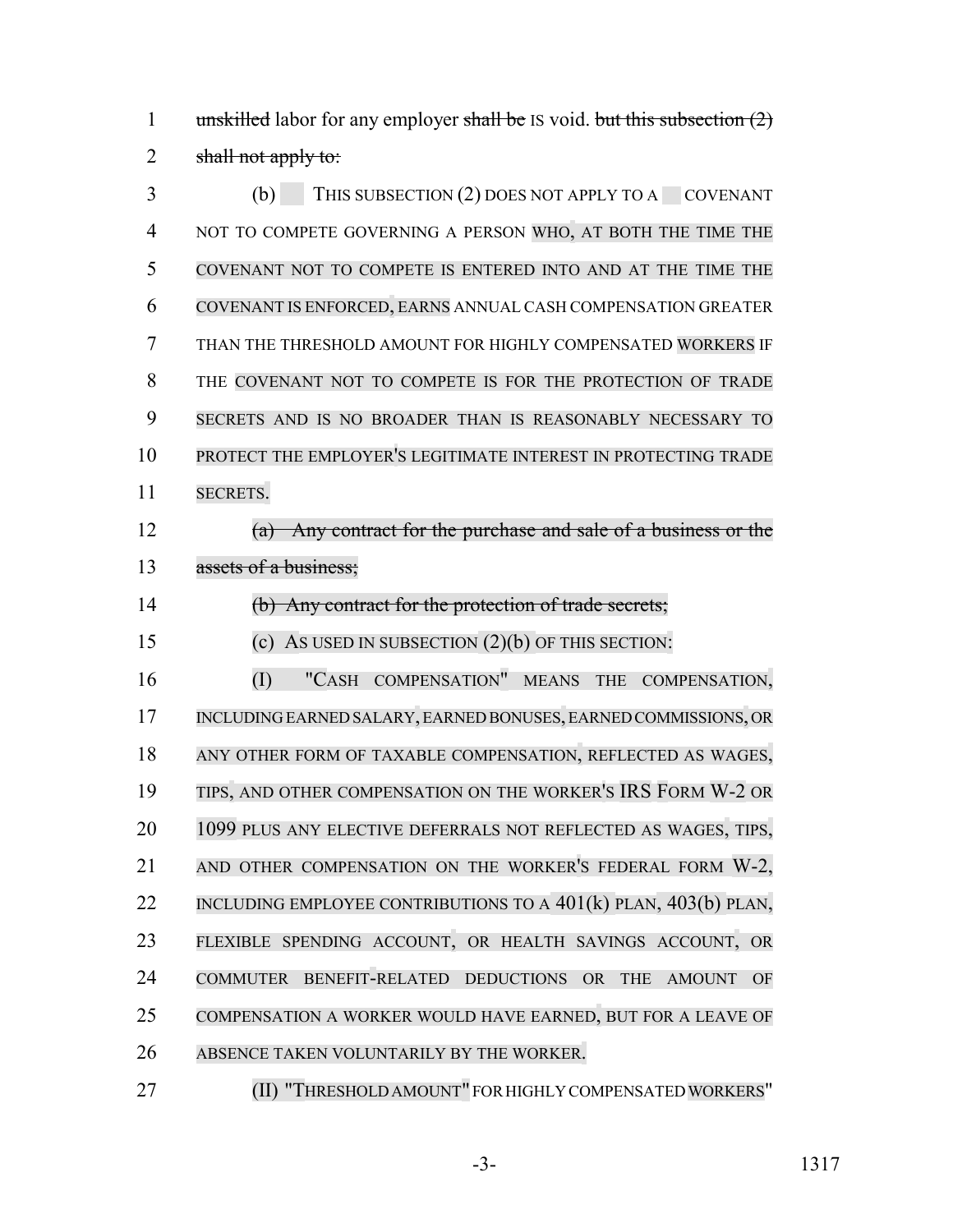MEANS THE GREATER OF THE THRESHOLD AMOUNT FOR HIGHLY COMPENSATED WORKERS AS DETERMINED BY THE DIVISION OF LABOR STANDARDS AND STATISTICS IN THE DEPARTMENT OF LABOR AND EMPLOYMENT:

 (A) AS OF THE EFFECTIVE DATE OF THIS SECTION, AS AMENDED; OR (B) AT THE TIME THE COVENANT NOT TO COMPETE IS EXECUTED BY THE PARTIES.

 (c) Any contractual provision providing for recovery of the expense of educating and training an employee who has served an 10 employer for a period of less than two years;

 (d) Executive and management personnel and officers and 12 employees who constitute professional staff to executive and management personnel.

14 (3) THE FOLLOWING COVENANTS ARE NOT PROHIBITED BY 15 SUBSECTION (2) OF THIS SECTION:

 (a) A PROVISION PROVIDING FOR AN EMPLOYER'S RECOVERY OF THE EXPENSE OF EDUCATING AND TRAINING A WORKER WHO HAS SERVED AN EMPLOYER FOR A PERIOD OF LESS THAN TWO YEARS, WHERE THE TRAINING IS DISTINCT FROM NORMAL, ON-THE-JOB TRAINING, THE EMPLOYER'S RECOVERY IS LIMITED TO THE REASONABLE COSTS OF SUCH TRAINING AND IS PRORATED OVER THE COURSE OF THE TWO YEARS 22 SUBSEQUENT TO THE TRAINING, AND THE EMPLOYER RECOVERING FOR THE COSTS OF THE TRAINING WOULD NOT VIOLATE THE "FAIR LABOR 24 STANDARDS ACT OF 1938", 29 U.S.C. SEC. 201 ET SEQ., OR ARTICLE 4 OF 25 TITLE 8;

 (b) A REASONABLE CONFIDENTIALITY PROVISION RELEVANT TO THE EMPLOYER'S BUSINESS THAT DOES NOT PROHIBIT DISCLOSURE OF

-4- 1317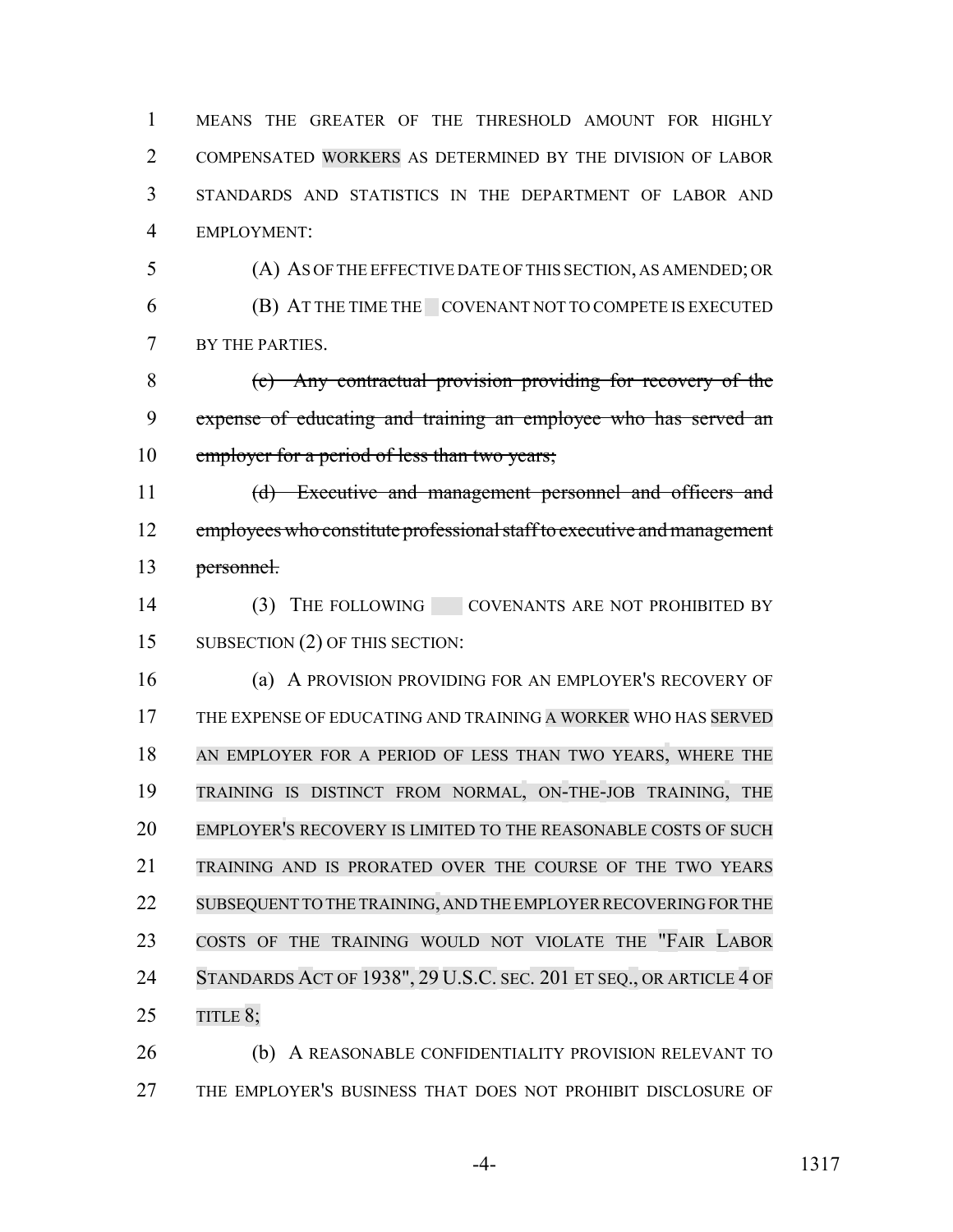INFORMATION THAT ARISES FROM THE WORKER'S GENERAL TRAINING, KNOWLEDGE, SKILL, OR EXPERIENCE, WHETHER GAINED ON THE JOB OR 3 OTHERWISE, INFORMATION THAT IS READILY ASCERTAINABLE TO THE PUBLIC, OR INFORMATION THAT A WORKER OTHERWISE HAS A RIGHT TO DISCLOSE AS LEGALLY PROTECTED CONDUCT; (c) A COVENANT FOR THE PURCHASE AND SALE OF A BUSINESS OR THE ASSETS OF A BUSINESS. 8 (4) (a) ANY COVENANT NOT TO COMPETE THAT IS OTHERWISE PERMISSIBLE UNDER SUBSECTION (2) OR (3) OF THIS SECTION IS VOID 10 UNLESS NOTICE OF THE COVENANT NOT TO COMPETE AND THE TERMS 11 OF THE COVENANT NOT TO COMPETE ARE PROVIDED TO: **(I) A PROSPECTIVE WORKER BEFORE THE WORKER ACCEPTS THE**  EMPLOYER'S OFFER OF EMPLOYMENT; OR (II) A CURRENT WORKER AT LEAST FOURTEEN DAYS BEFORE THE EARLIER OF: 16 (A) THE EFFECTIVE DATE OF THE COVENANT; OR (B) THE EFFECTIVE DATE OF ANY ADDITIONAL COMPENSATION OR CHANGE IN THE TERMS OR CONDITIONS OF EMPLOYMENT THAT PROVIDES 19 CONSIDERATION FOR THE COVENANT. 20 (b) AN EMPLOYER SHALL PROVIDE THE NOTICE REQUIRED IN 21 SUBSECTION (4)(a) OF THIS SECTION IN A SEPARATE DOCUMENT FROM ANY 22 OTHER COVENANTS BETWEEN THE WORKER AND EMPLOYER AND IN CLEAR AND CONSPICUOUS TERMS IN THE LANGUAGE IN WHICH THE WORKER AND EMPLOYER COMMUNICATE ABOUT THE WORKER'S PERFORMANCE. THE NOTICE MUST BE SIGNED BY THE WORKER. 26 (c) (I) A WORKER MAY REQUEST AN ADDITIONAL COPY OF THE COVENANT NOT TO COMPETE REQUIRED BY THIS SUBSECTION (4) ONCE

-5- 1317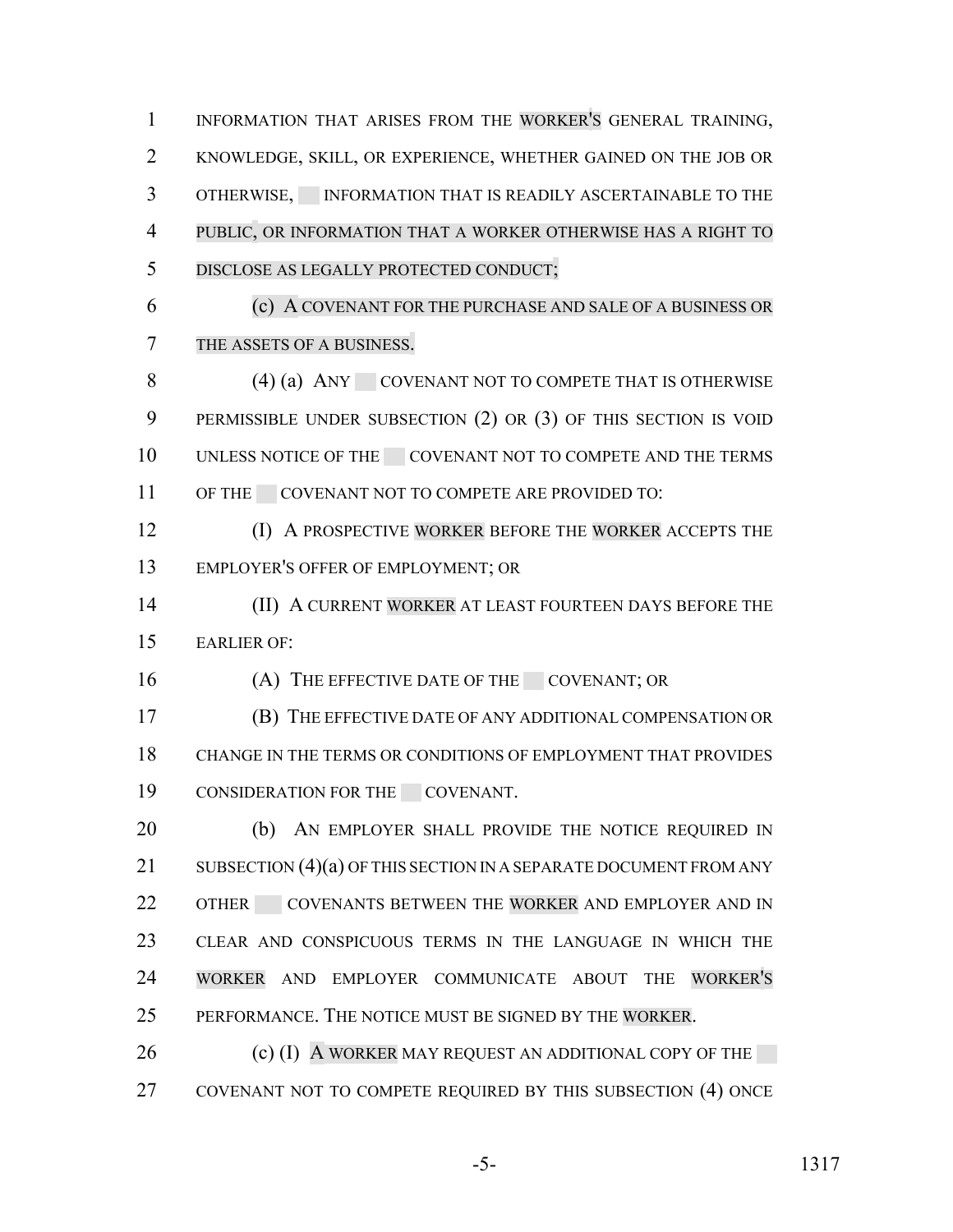EACH CALENDAR YEAR.

**(II)** AN EMPLOYER IS NOT REQUIRED UNDER THIS SUBSECTION (4) TO PROVIDE THE WORKER WITH AN ADDITIONAL COPY OF THE COVENANT NOT TO COMPETE MORE THAN ONCE DURING A CALENDAR YEAR. (d) AN EMPLOYER SATISFIES THE NOTICE REQUIREMENT OF THIS 7 SUBSECTION (4) WHEN THE NOTICE: (I) IS PROVIDED WITH A COPY OF THE AGREEMENT CONTAINING THE COVENANT NOT TO COMPETE; (II) IDENTIFIES THE AGREEMENT BY NAME AND STATES THAT THE AGREEMENT CONTAINS A COVENANT NOT TO COMPETE THAT COULD RESTRICT THE WORKERS' OPTIONS FOR SUBSEQUENT EMPLOYMENT

FOLLOWING THEIR SEPARATION FROM THE EMPLOYER; AND

14 (III) DIRECTS THE WORKER TO THE SPECIFIC SECTIONS OR PARAGRAPHS OF THE AGREEMENT THAT CONTAIN THE COVENANT NOT TO COMPETE.

 $(3)$   $(a)$   $(a)$  Any covenant not to compete provision of an employment, partnership, or corporate agreement between physicians that restricts the right of a physician to practice medicine, as defined in section 12-240-107, upon termination of the agreement, is void; except that all other provisions of the agreement enforceable at law, including provisions that require the payment of damages in an amount that is reasonably related to the injury suffered by reason of termination of the agreement, are enforceable. Provisions of a covenant not to compete that require the payment of damages upon termination of the agreement may include damages related to competition.

27 (b) Notwithstanding subsection  $(3)(a)$  SUBSECTION  $(5)(a)$  of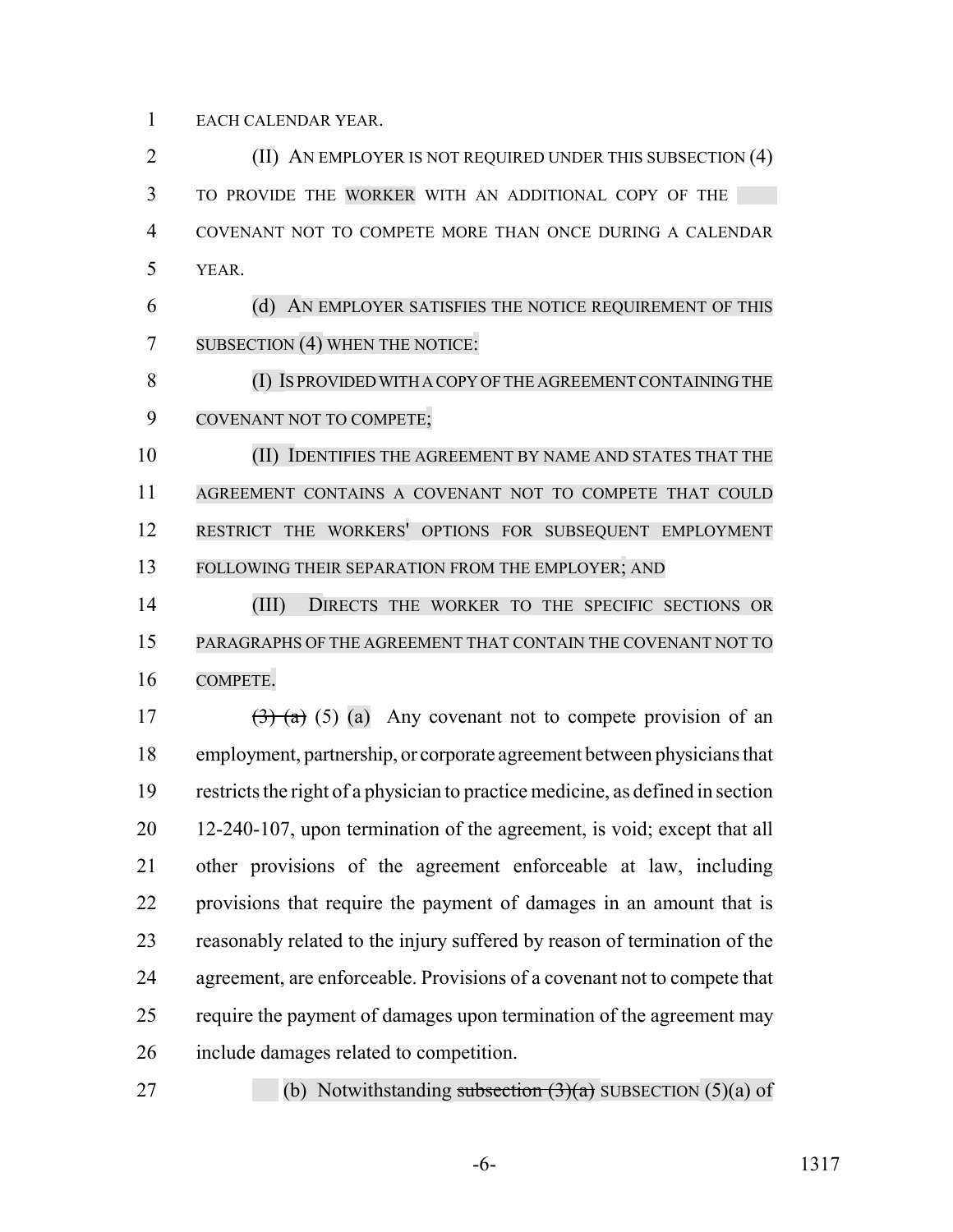1 this section, after termination of an agreement described in subsection  $(3)(a)$  SUBSECTION (5)(a) of this section, a physician may disclose his or her continuing practice of medicine and new professional contact information to any patient with a rare disorder, as defined in accordance with criteria developed by the National Organization for Rare Disorders, Inc., or a successor organization, to whom the physician was providing consultation ortreatment before termination of the agreement. Neither the physician nor the physician's employer, if any, isliable to any party to the prior agreement for damages alleged to have resulted from the disclosure or from the physician's treatment of the patient after termination of the prior agreement. (4) A person who violates this section commits a class 2 misdemeanor. 14 (6) A COVENANT NOT TO COMPETE THAT APPLIES TO A WORKER WHO, AT THE TIME OF TERMINATION OF EMPLOYMENT PRIMARILY RESIDED OR WORKED IN COLORADO, MAY NOT REQUIRE THE WORKER TO ADJUDICATE THE ENFORCEABILITY OF THE COVENANT OUTSIDE OF COLORADO. NOTWITHSTANDING ANY CONTRACTUAL PROVISION TO THE CONTRARY, COLORADO LAW GOVERNS THE ENFORCEABILITY OF A COVENANT NOT TO COMPETE FOR A WORKER WHO AT THE TIME OF TERMINATION OF EMPLOYMENT PRIMARILY RESIDED AND WORKED IN COLORADO. 23 (7) A WORKER WHO IS A PARTY TO A COVENANT NOT TO COMPETE, OR A SUBSEQUENT EMPLOYER THAT HAS HIRED OR IS CONSIDERING HIRING THE WORKER, MAY SEEK A DECLARATORY JUDGMENT FROM A COURT OF COMPETENT JURISDICTION OR AN ARBITRATOR THAT

27 THE COVENANT NOT TO COMPETE IS UNENFORCEABLE.